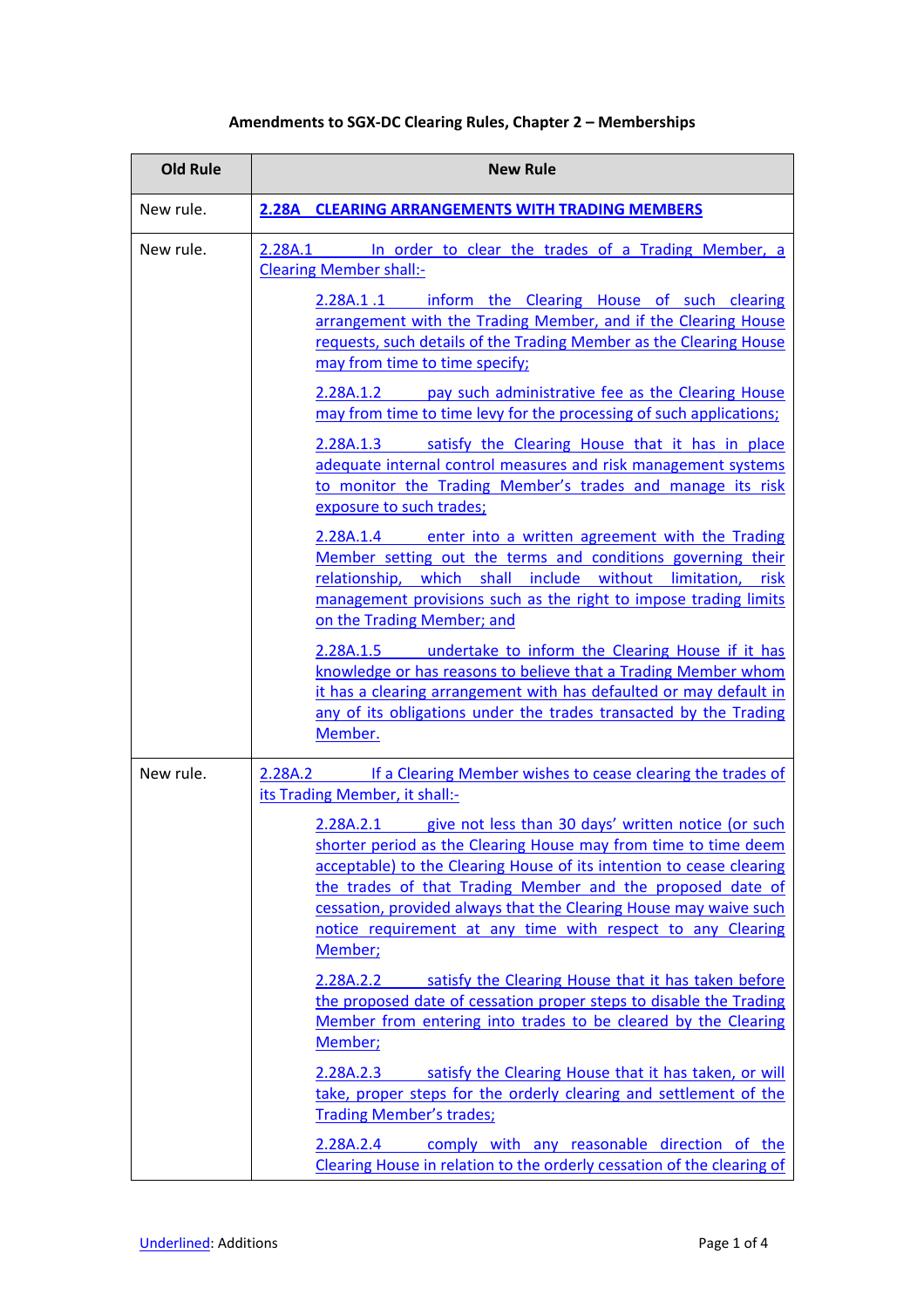| <b>Old Rule</b> | <b>New Rule</b>                                                                                                                                                                                                                                                                                                                                                                                                                                      |  |  |
|-----------------|------------------------------------------------------------------------------------------------------------------------------------------------------------------------------------------------------------------------------------------------------------------------------------------------------------------------------------------------------------------------------------------------------------------------------------------------------|--|--|
|                 | the Trading Member's trades; and<br>take such steps including without limitation,<br>2.28A.2.5<br>procedural steps (whether of a technical or non-technical nature or<br>otherwise) as the Clearing House may deem appropriate to ensure<br>that none of the Trading Member's trades will be cleared and<br>settled through the Clearing Member by the proposed date of<br>cessation.                                                                |  |  |
| New rule.       | If a Clearing Member wishes to suspend its clearing<br>2.28A.3<br>arrangement with a Trading Member, it shall:-<br>notify the Clearing House of its decision to suspend<br>2.28A.3.1<br>its clearing arrangement with that Trading Member; and<br>comply with any reasonable direction of the<br>2.28A.3.2<br>Clearing House in relation to the suspension of the clearing of the<br><b>Trading Member's trades.</b>                                 |  |  |
| New rule.       | A Clearing Member may suspend its clearing arrangement<br>2.28A.4<br>with a Trading Member for not more than 30 days. Before the end of the<br>30-day period, the Clearing Member must notify the Clearing House in<br>writing of its intention to either resume with the clearing arrangement or<br>cease clearing for the Trading Member. Where the Clearing Member<br>intends to cease clearing for the Trading Member, Rule 2.28A.2 shall apply. |  |  |
| New rule.       | Notwithstanding the cessation or suspension of the<br>2.28A.5<br>clearing arrangement, the Clearing Member shall clear and settle all the<br>trades of the Trading Member which are done right up to the point when<br>the Trading Member has been disabled from entering trades to be cleared<br>by the Clearing Member.                                                                                                                            |  |  |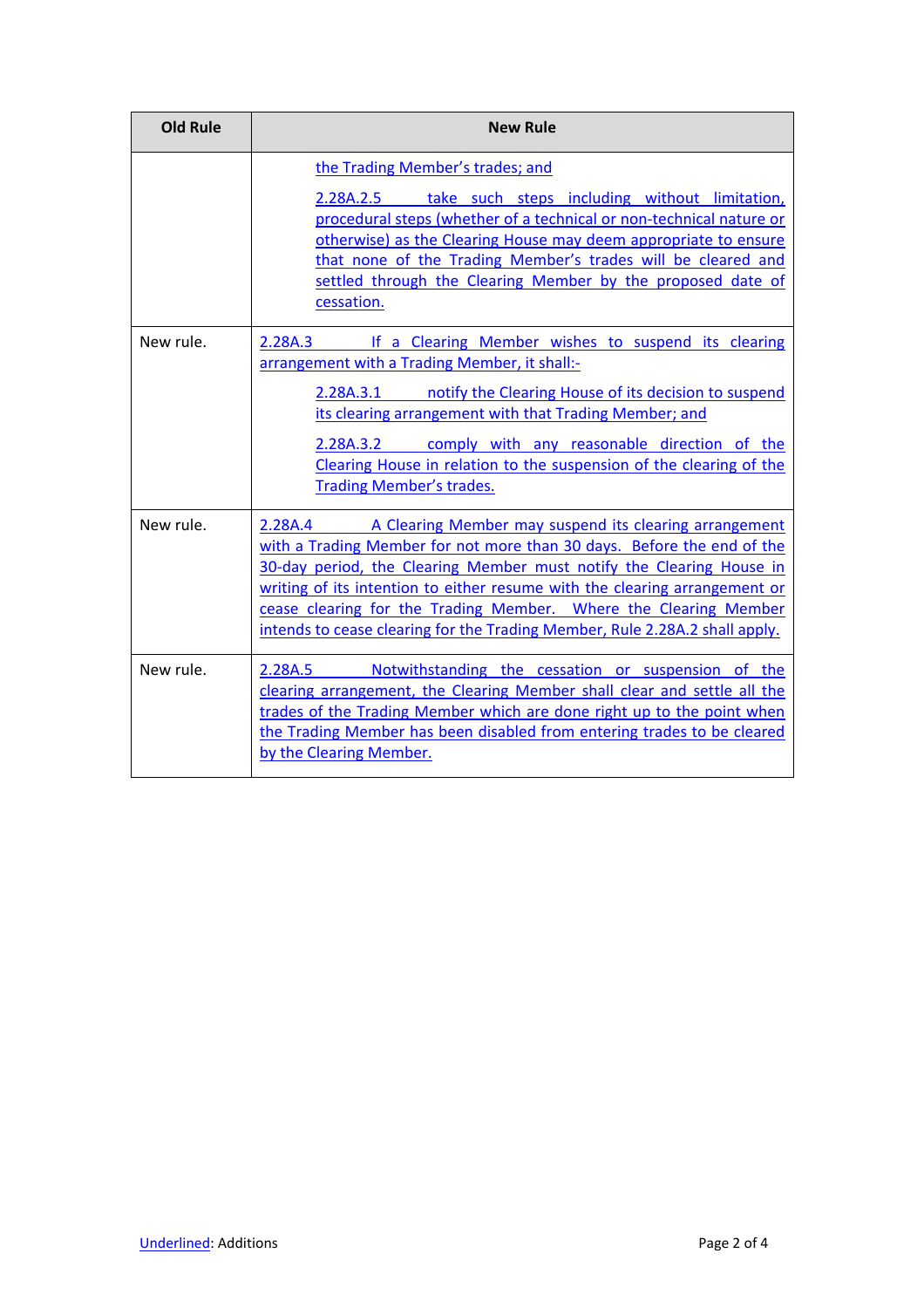#### **New Practice Note 2.28A**

## **Practice Note 2.28A**

| <b>Issue Date</b> | <b>Cross Reference</b>                    | <b>Enquiries</b>                                     |
|-------------------|-------------------------------------------|------------------------------------------------------|
| 11 January 2011   | <b>Clearing Rules Rule</b><br>2.28A.3 and | Please contact:                                      |
|                   | 2.28A.5                                   | <b>Member Supervision</b>                            |
|                   |                                           | Facsimile No<br>: 65388273                           |
|                   |                                           | E-Mail Address : membersup@sgx.com                   |
|                   |                                           | <b>Market Control</b><br>Hotline<br>$\div$ 6236 8433 |

# **PROCEDURES TO SUSPEND QUALIFICATION OF A TRADING MEMBER**

# **1 INTRODUCTION**

- 1.1 Rule 2.28A.3 states that a Clearing Member who wishes to suspend its clearing arrangement with a Trading Member, shall notify the Clearing House of its decision to suspend its clearing arrangement with that Trading Member, and comply with any reasonable direction of the Clearing House in relation to the suspension of the clearing of the Trading Member's trades.
- 1.2 Rule 2.28A.5 states that the Clearing Member shall clear and settle all the trades of the Trading Member which are done right up to the point when the Trading Member has been disabled from entering trades to be cleared by the Clearing Member.
- 1.3 This Practice Note sets out the operational procedures that a Clearing Member should follow to notify the Clearing House of its decision to suspend its clearing arrangement with a Trading Member.

# **2 PROCEDURES FOR SUSPENDING A TRADING MEMBER**

## Designated Officers

- 2.1 Clearing Members shall at all times have at least two Designated Officers whose role is to notify the Clearing House of the Clearing Member's decision to suspend a Trading Member.
- 2.2 For each Designated Officer, the Clearing Member shall submit to SGX's Market Control the Designated Officer's name, identification number, contact details, and a sealed envelop containing authentication information stipulated by Market Control. (For security reasons, the required authentication information will not be published in this Practice Note. Clearing Members are to contact Market Control regarding the required information.)
- 2.3 Clearing Members must promptly update Market Control of changes in Designated Officers, and any changes to a Designated Officer's information.